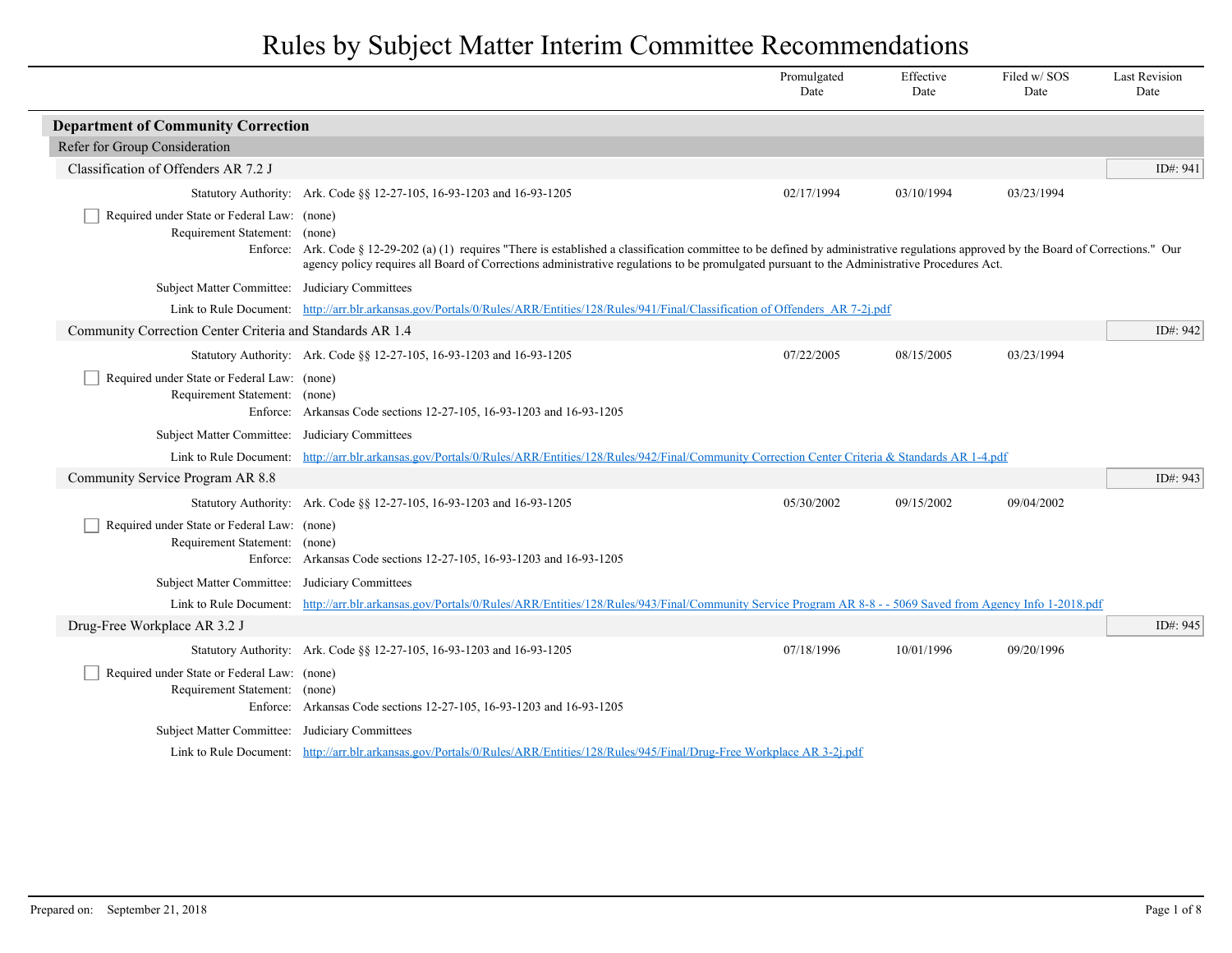|                                                                              |                                                                                                                                                                                                                                                                   | Promulgated<br>Date | Effective<br>Date | Filed w/SOS<br>Date | <b>Last Revision</b><br>Date |
|------------------------------------------------------------------------------|-------------------------------------------------------------------------------------------------------------------------------------------------------------------------------------------------------------------------------------------------------------------|---------------------|-------------------|---------------------|------------------------------|
| Economic Sanctions AR 2.9                                                    |                                                                                                                                                                                                                                                                   |                     |                   |                     | ID#: 946                     |
|                                                                              | Statutory Authority: Ark. Code §§ 12-27-105, 16-93-1203 and 16-93-1205                                                                                                                                                                                            | 08/15/2002          | 09/15/2002        | 09/04/2002          |                              |
| Required under State or Federal Law: (none)<br>Requirement Statement: (none) | Enforce: Arkansas Code sections 12-27-105, 16-93-1203 and 16-93-1205                                                                                                                                                                                              |                     |                   |                     |                              |
| Subject Matter Committee: Judiciary Committees                               |                                                                                                                                                                                                                                                                   |                     |                   |                     |                              |
|                                                                              | Link to Rule Document: http://arr.blr.arkansas.gov/Portals/0/Rules/ARR/Entities/128/Rules/946/Final/Economic Sanctions AR 2-9.pdf                                                                                                                                 |                     |                   |                     |                              |
| Electronic Monitoring After 120 Days Served AR 7.12                          |                                                                                                                                                                                                                                                                   |                     |                   |                     | ID#: 969                     |
|                                                                              | Statutory Authority: Ark. Code §§ 12-27-105, 16-93-1203 and 16-93-1205                                                                                                                                                                                            | 08/21/2015          | 09/15/2015        | 08/21/2015          |                              |
| Required under State or Federal Law: (none)<br>Requirement Statement: (none) | Enforce: Arkansas Code sections 12-27-105, 16-93-1203 and 16-93-1205                                                                                                                                                                                              |                     |                   |                     |                              |
| Subject Matter Committee: Judiciary Committees                               |                                                                                                                                                                                                                                                                   |                     |                   |                     |                              |
|                                                                              | Link to Rule Document: http://arr.blr.arkansas.gov/Portals/0/Rules/ARR/Entities/128/Rules/969/Final/Electronic Monitoring After 120 Days Served AR 7-12.pdf                                                                                                       |                     |                   |                     |                              |
| Employee Grievance Procedure AR 3.17 J                                       |                                                                                                                                                                                                                                                                   |                     |                   |                     | ID#: 970                     |
| Required under State or Federal Law: (none)<br>Requirement Statement: (none) | Statutory Authority: Ark. Code §§ 12-27-105, 16-93-1203 and 16-93-1205<br>Enforce: Ark. Code § 21-1-703 requires the Arkansas Office of Personnel Management to develop rules and OPM Policy #63 requires State agencies to develop rules for dispute resolution. | 10/21/1996          | 11/25/1996        | 11/13/1996          |                              |
| Subject Matter Committee: Judiciary Committees                               |                                                                                                                                                                                                                                                                   |                     |                   |                     |                              |
|                                                                              | Link to Rule Document: http://arr.blr.arkansas.gov/Portals/0/Rules/ARR/Entities/128/Rules/970/Final/Employee Grievance Procedure AR.pdf                                                                                                                           |                     |                   |                     |                              |
| Escapes, Disturbances or Emergencies AR 4.6                                  |                                                                                                                                                                                                                                                                   |                     |                   |                     | ID#: 971                     |
|                                                                              | Statutory Authority: Ark. Code §§ 12-27-105, 16-93-1203 and 16-93-1205                                                                                                                                                                                            | 07/24/1995          | 08/28/1995        | 08/03/1995          |                              |
| Required under State or Federal Law: (none)<br>Requirement Statement: (none) | Enforce: Arkansas Code sections 12-27-105, 16-93-1203 and 16-93-1205                                                                                                                                                                                              |                     |                   |                     |                              |
| Subject Matter Committee: Judiciary Committees                               |                                                                                                                                                                                                                                                                   |                     |                   |                     |                              |
|                                                                              | Link to Rule Document: http://arr.blr.arkansas.gov/Portals/0/Rules/ARR/Entities/128/Rules/971/Final/Escapes, Disturbances or Emergencies AR 4-6.pdf                                                                                                               |                     |                   |                     |                              |
| Funds of Offenders AR 2.8 J                                                  |                                                                                                                                                                                                                                                                   |                     |                   |                     | ID#: 973                     |
|                                                                              | Statutory Authority: Ark. Code §§ 12-27-105, 16-93-1203 and 16-93-1205                                                                                                                                                                                            | 02/17/1994          | 03/10/1994        | 03/23/1994          |                              |
| Required under State or Federal Law: (none)<br>Requirement Statement: (none) | Enforce: Arkansas Code sections 12-27-105, 16-93-1203 and 16-93-1205                                                                                                                                                                                              |                     |                   |                     |                              |
| Subject Matter Committee: Judiciary Committees                               |                                                                                                                                                                                                                                                                   |                     |                   |                     |                              |
|                                                                              | Link to Rule Document: http://arr.blr.arkansas.gov/Portals/0/Rules/ARR/Entities/128/Rules/973/Final/Funds of Offenders AR 2-8j.pdf                                                                                                                                |                     |                   |                     |                              |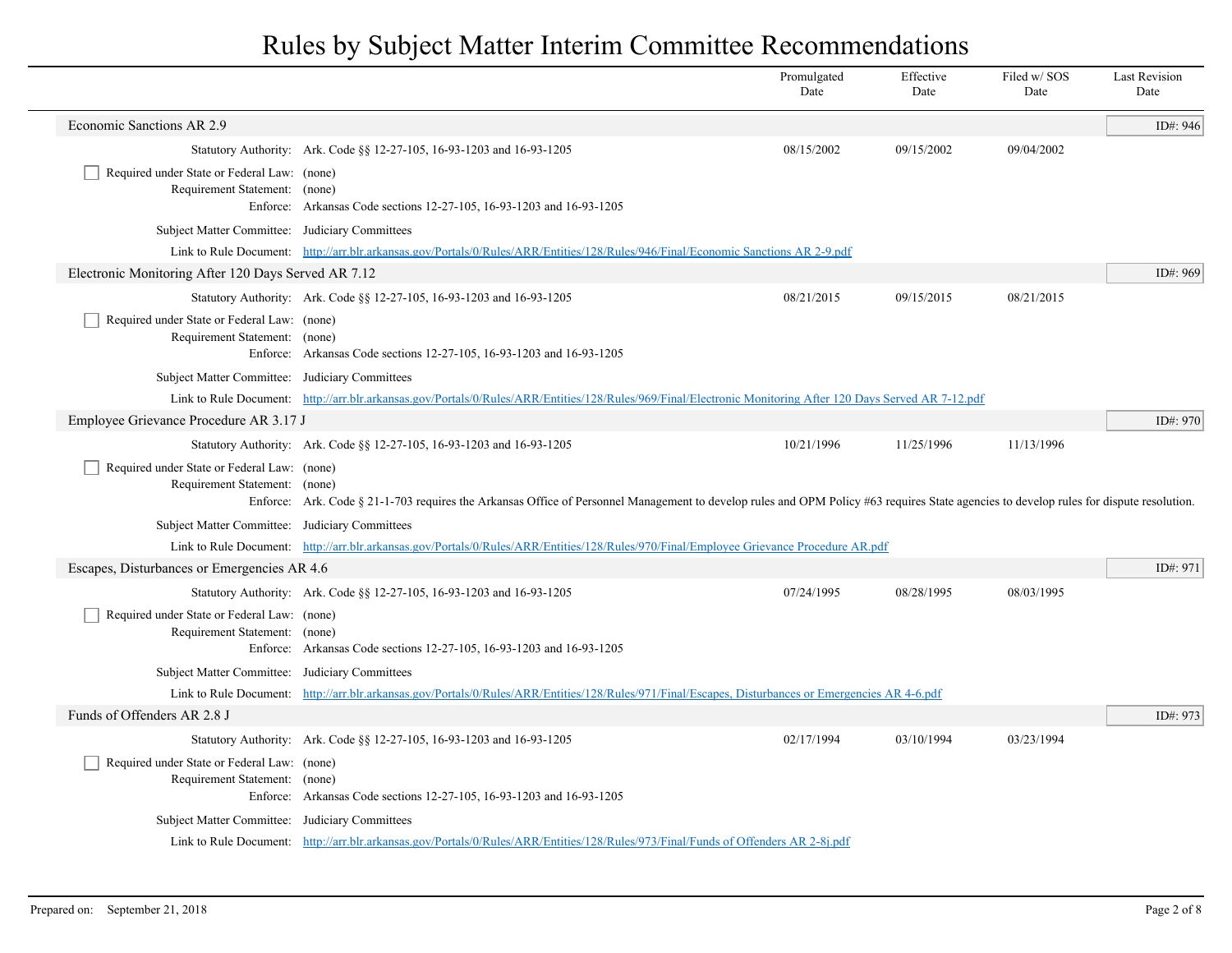|                                                                              |                                                                                                                                                                                                                                                                                                                                                                                                                                                                                                                                                                               | Promulgated<br>Date | Effective<br>Date | Filed w/SOS<br>Date | <b>Last Revision</b><br>Date |
|------------------------------------------------------------------------------|-------------------------------------------------------------------------------------------------------------------------------------------------------------------------------------------------------------------------------------------------------------------------------------------------------------------------------------------------------------------------------------------------------------------------------------------------------------------------------------------------------------------------------------------------------------------------------|---------------------|-------------------|---------------------|------------------------------|
| Furlough Program AR 7.30                                                     |                                                                                                                                                                                                                                                                                                                                                                                                                                                                                                                                                                               |                     |                   |                     | ID#: 194                     |
|                                                                              | Statutory Authority: Ark. Code §§ 12-27-105, 16-93-1203 and 16-93-1205                                                                                                                                                                                                                                                                                                                                                                                                                                                                                                        | 01/14/2016          | 10/01/2016        | 01/30/2006          |                              |
| Required under State or Federal Law: (none)<br>Requirement Statement: (none) | Enforce: Arkansas Code sections 12-27-105, 16-93-1203 and 16-93-1205                                                                                                                                                                                                                                                                                                                                                                                                                                                                                                          |                     |                   |                     |                              |
| Subject Matter Committee: Judiciary Committees                               |                                                                                                                                                                                                                                                                                                                                                                                                                                                                                                                                                                               |                     |                   |                     |                              |
|                                                                              | Link to Rule Document: http://arr.blr.arkansas.gov/Portals/0/Rules/ARR/Entities/128/Rules/194/Final/Furlough Program AR.pdf                                                                                                                                                                                                                                                                                                                                                                                                                                                   |                     |                   |                     |                              |
| Grievance Procedures for Offenders AR 7.14 J                                 |                                                                                                                                                                                                                                                                                                                                                                                                                                                                                                                                                                               |                     |                   |                     | ID#: 974                     |
|                                                                              | Statutory Authority: Ark. Code §§ 12-27-105, 16-93-1203 and 16-93-1205                                                                                                                                                                                                                                                                                                                                                                                                                                                                                                        | 11/14/1996          | 12/16/1996        | 03/23/1994          |                              |
| Required under State or Federal Law: (none)<br>Requirement Statement: (none) | Enforce: Arkansas Code sections 12-27-105, 16-93-1203 and 16-93-1205                                                                                                                                                                                                                                                                                                                                                                                                                                                                                                          |                     |                   |                     |                              |
| Subject Matter Committee: Judiciary Committees                               |                                                                                                                                                                                                                                                                                                                                                                                                                                                                                                                                                                               |                     |                   |                     |                              |
|                                                                              | Link to Rule Document: http://arr.blr.arkansas.gov/Portals/0/Rules/ARR/Entities/128/Rules/974/Final/AR 7-14j Grievance Procedures for Offenders.pdf                                                                                                                                                                                                                                                                                                                                                                                                                           |                     |                   |                     |                              |
| Harassment AR 3.15                                                           |                                                                                                                                                                                                                                                                                                                                                                                                                                                                                                                                                                               |                     |                   |                     | ID#: 975                     |
|                                                                              | Statutory Authority: Ark. Code §§ 12-27-105, 16-93-1203 and 16-93-1205                                                                                                                                                                                                                                                                                                                                                                                                                                                                                                        | 07/29/2015          | 10/31/2015        | 09/04/2015          |                              |
| Required under State or Federal Law: (none)<br>Requirement Statement: (none) | Enforce: Arkansas Code sections 12-27-105, 16-93-1203 and 16-93-1205                                                                                                                                                                                                                                                                                                                                                                                                                                                                                                          |                     |                   |                     |                              |
| Subject Matter Committee: Judiciary Committees                               |                                                                                                                                                                                                                                                                                                                                                                                                                                                                                                                                                                               |                     |                   |                     |                              |
|                                                                              | Link to Rule Document: http://arr.blr.arkansas.gov/Portals/0/Rules/ARR/Entities/128/Rules/975/Final/Harassment AR 3-15 eff 10-31-2015.docx.pdf                                                                                                                                                                                                                                                                                                                                                                                                                                |                     |                   |                     |                              |
| Meritorious Good Time AR 7.9 J                                               |                                                                                                                                                                                                                                                                                                                                                                                                                                                                                                                                                                               |                     |                   |                     | ID#: 976                     |
|                                                                              | Statutory Authority: Ark. Code §§ 12-27-105, 16-93-1203 and 16-93-1205                                                                                                                                                                                                                                                                                                                                                                                                                                                                                                        | 12/30/1993          | 01/01/1994        | 03/23/1994          |                              |
| $ \mathbf{v} $<br>Required under State or Federal Law: Ark. Code § 12-29-201 | Requirement Statement: Ark. Code 12-29-201 (c) states "Meritorious good time shall be allocated under rules and regulations promulgated by the Board of Corrections and administered by the respective<br>Department of Correction or Department of Community Correction staff subject to the provisions of this subchapter for good discipline, behavior, work practices, job<br>responsibilities, and involvement in rehabilitative activities while in the custody or under the supervision of the Department of Correction or the Department of Community<br>Correction." |                     |                   |                     |                              |
|                                                                              | Enforce: Ark. Code § 12-29-201. Ark. Code § § 12-27-105, 16-93-1203 and 16-93-1205                                                                                                                                                                                                                                                                                                                                                                                                                                                                                            |                     |                   |                     |                              |
| Subject Matter Committee: Judiciary Committees                               |                                                                                                                                                                                                                                                                                                                                                                                                                                                                                                                                                                               |                     |                   |                     |                              |
|                                                                              | Link to Rule Document: http://arr.blr.arkansas.gov/Portals/0/Rules/ARR/Entities/128/Rules/976/Final/AR 7-9j Meritorious Good Time.pdf                                                                                                                                                                                                                                                                                                                                                                                                                                         |                     |                   |                     |                              |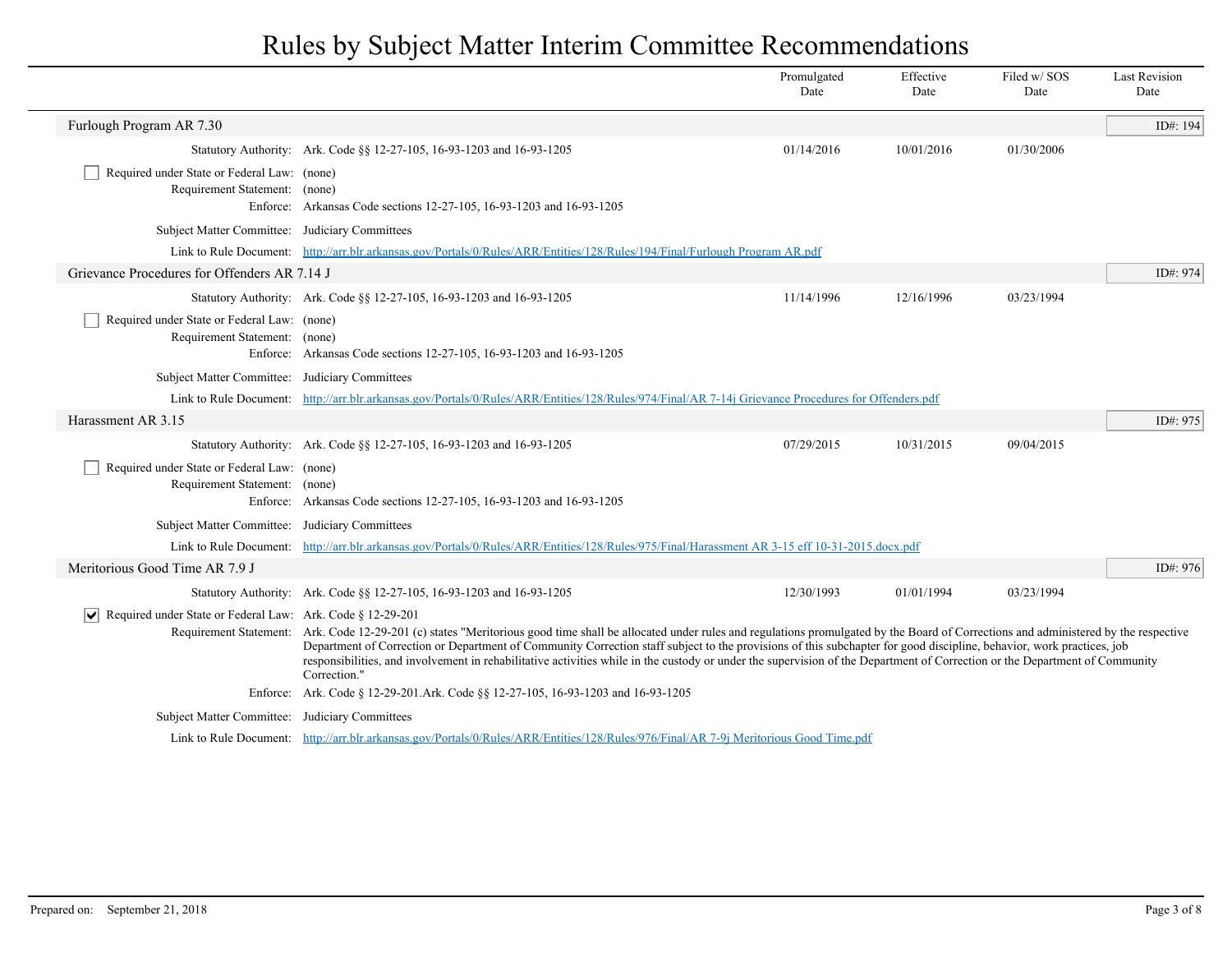|                                                                                   |                                                                                                                                                                                                                             | Promulgated<br>Date | Effective<br>Date | Filed w/SOS<br>Date | <b>Last Revision</b><br>Date |
|-----------------------------------------------------------------------------------|-----------------------------------------------------------------------------------------------------------------------------------------------------------------------------------------------------------------------------|---------------------|-------------------|---------------------|------------------------------|
| Offender Commissaries AR 2.3 J                                                    |                                                                                                                                                                                                                             |                     |                   |                     | ID#: 977                     |
|                                                                                   | Statutory Authority: Ark. Code §§ 12-27-105, 16-93-1203 and 16-93-1205                                                                                                                                                      | 02/17/1994          | 09/10/1994        | 03/23/1994          |                              |
| Required under State or Federal Law: (none)<br>Requirement Statement:<br>Enforce: | (none)<br>This regulation expresses important Board of Corrections fiscal requirements including a requirement for commissary pricing to be established by the Board. Ark. Code §§ 12-27-<br>105, 16-93-1203 and 16-93-1205 |                     |                   |                     |                              |
| Subject Matter Committee: Judiciary Committees                                    |                                                                                                                                                                                                                             |                     |                   |                     |                              |
|                                                                                   | Link to Rule Document: http://arr.blr.arkansas.gov/Portals/0/Rules/ARR/Entities/128/Rules/977/Final/Offender Commissaries AR ACC 2-3 ADC 103.pdf                                                                            |                     |                   |                     |                              |
| Offender Substance Abuse 8.9                                                      |                                                                                                                                                                                                                             |                     |                   |                     | ID#: 978                     |
|                                                                                   | Statutory Authority: Ark. Code §§ 12-27-105, 16-93-1203 and 16-93-1205                                                                                                                                                      | 08/15/2008          | 10/31/2008        | 10/10/2008          |                              |
| Required under State or Federal Law: (none)<br>Requirement Statement: (none)      | Enforce: Arkansas Code sections 12-27-105, 16-93-1203 and 16-93-1205                                                                                                                                                        |                     |                   |                     |                              |
| Subject Matter Committee: Judiciary Committees                                    |                                                                                                                                                                                                                             |                     |                   |                     |                              |
|                                                                                   | Link to Rule Document: http://arr.blr.arkansas.gov/Portals/0/Rules/ARR/Entities/128/Rules/978/Final/Offender Substance Abuse AR.pdf                                                                                         |                     |                   |                     |                              |
| Personal Cleanliness and Grooming for Offenders AR 7.17 J                         |                                                                                                                                                                                                                             |                     |                   |                     | ID#: 980                     |
|                                                                                   | Statutory Authority: Ark. Code §§ 12-27-105, 16-93-1203 and 16-93-1205                                                                                                                                                      | 02/19/1998          | 04/20/1998        | 03/17/1998          |                              |
| Required under State or Federal Law: (none)<br>Requirement Statement: (none)      | Enforce: Ark. Code §§ 12-27-105, 16-93-1203 and 16-93-1205                                                                                                                                                                  |                     |                   |                     |                              |
| Subject Matter Committee: Judiciary Committees                                    |                                                                                                                                                                                                                             |                     |                   |                     |                              |
|                                                                                   | Link to Rule Document: http://arr.blr.arkansas.gov/Portals/0/Rules/ARR/Entities/128/Rules/980/Final/AR 7-17j Personal Cleanliness & Grooming-Offenders.pdf                                                                  |                     |                   |                     |                              |
| Policy and Procedure Development AR 1.1                                           |                                                                                                                                                                                                                             |                     |                   |                     | ID#: 981                     |
|                                                                                   | Statutory Authority: Ark. Code §§ 12-27-105, 16-93-1203 and 16-93-1205                                                                                                                                                      | 08/21/2015          | 09/15/2015        | 08/26/2015          |                              |
| Required under State or Federal Law: (none)<br>Requirement Statement: (none)      | Enforce: Arkansas Code sections 12-27-105, 16-93-1203 and 16-93-1205                                                                                                                                                        |                     |                   |                     |                              |
| Subject Matter Committee: Judiciary Committees                                    |                                                                                                                                                                                                                             |                     |                   |                     |                              |
|                                                                                   | Link to Rule Document: http://arr.blr.arkansas.gov/Portals/0/Rules/ARR/Entities/128/Rules/981/Final/Policy and Procedure Development AR 1-1.pdf                                                                             |                     |                   |                     |                              |
| Prenatal Care/Pregnant Inmates/Residents AR 7.1 J                                 |                                                                                                                                                                                                                             |                     |                   |                     | ID#: 1443                    |
|                                                                                   | Statutory Authority: Ark. Code §§ 12-27-105, 16-93-1203 and 16-93-1205                                                                                                                                                      | 07/11/2000          | 07/31/2000        | 08/01/2000          |                              |
| Required under State or Federal Law: (none)<br>Requirement Statement: (none)      | Enforce: Arkansas Code sections 12-27-105, 16-93-1203 and 16-93-1205                                                                                                                                                        |                     |                   |                     |                              |
| Subject Matter Committee: Judiciary Committees                                    |                                                                                                                                                                                                                             |                     |                   |                     |                              |
|                                                                                   | Link to Rule Document: http://arr.blr.arkansas.gov/Portals/0/Rules/ARR/Entities/128/Rules/1443/Final/Prenatal Care - Pregnant Inmates - Residents AR.pdf                                                                    |                     |                   |                     |                              |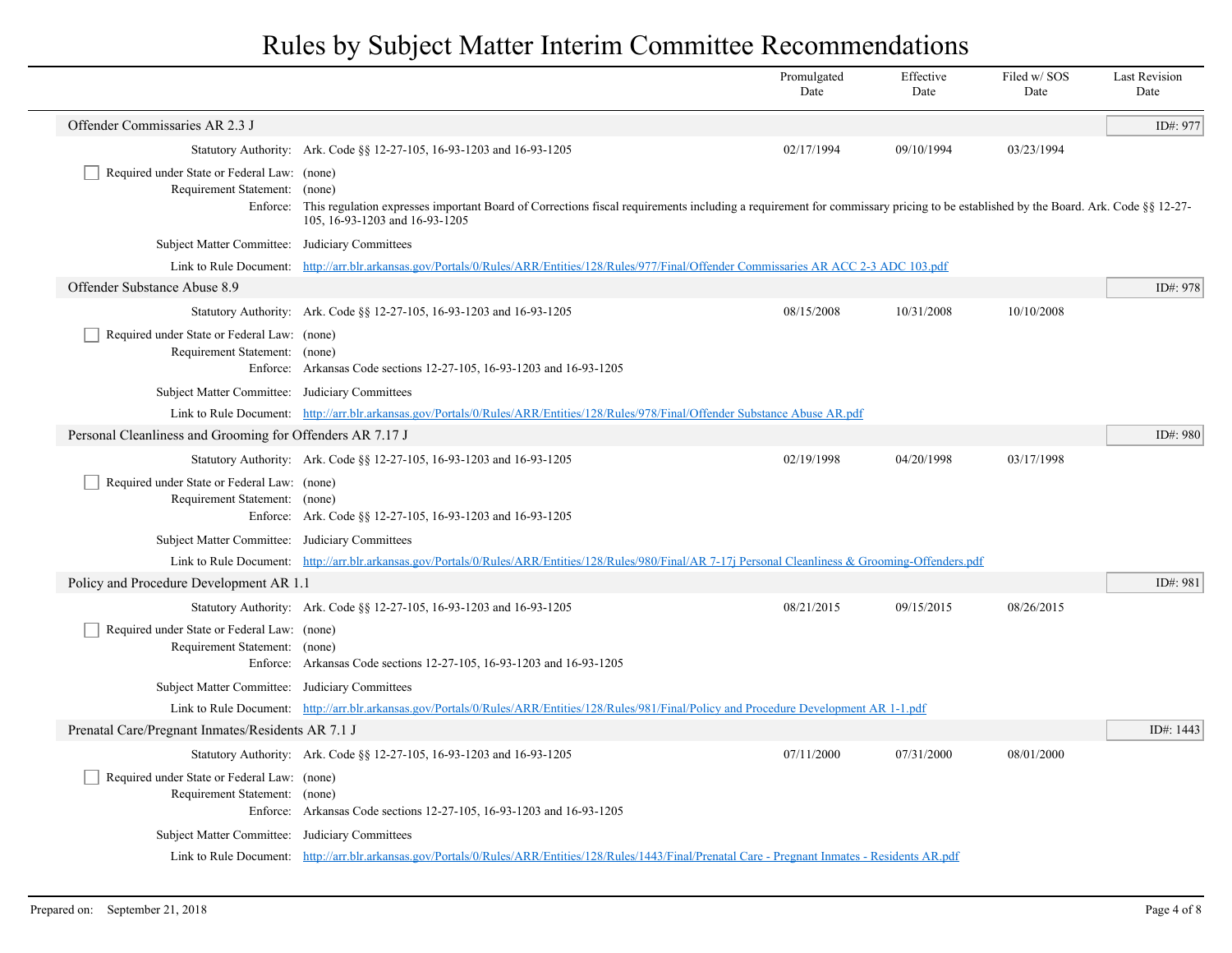|                                                                                   |                                                                                                                                                                                                                                                                                                                                                                                                                                                                                        | Promulgated<br>Date | Effective<br>Date | Filed w/SOS<br>Date | <b>Last Revision</b><br>Date |
|-----------------------------------------------------------------------------------|----------------------------------------------------------------------------------------------------------------------------------------------------------------------------------------------------------------------------------------------------------------------------------------------------------------------------------------------------------------------------------------------------------------------------------------------------------------------------------------|---------------------|-------------------|---------------------|------------------------------|
| Processing of Lawsuits AR 1.8 J                                                   |                                                                                                                                                                                                                                                                                                                                                                                                                                                                                        |                     |                   |                     | ID#: 1458                    |
|                                                                                   | Statutory Authority: Ark. Code §§ 12-27-105, 16-93-1203 and 16-93-1205                                                                                                                                                                                                                                                                                                                                                                                                                 | 09/21/2000          | 12/15/2000        | 12/05/2000          |                              |
| Required under State or Federal Law: (none)<br>Requirement Statement: (none)      | Enforce: Arkansas Code sections 12-27-105, 16-93-1203 and 16-93-1205                                                                                                                                                                                                                                                                                                                                                                                                                   |                     |                   |                     |                              |
| Subject Matter Committee: Judiciary Committees                                    |                                                                                                                                                                                                                                                                                                                                                                                                                                                                                        |                     |                   |                     |                              |
|                                                                                   | Link to Rule Document: http://arr.blr.arkansas.gov/Portals/0/Rules/ARR/Entities/128/Rules/1458/Final/AR 1-8 Processing of Lawsuits.pdf                                                                                                                                                                                                                                                                                                                                                 |                     |                   |                     |                              |
| Procurement and Disposition Activities AR 2.10 J                                  |                                                                                                                                                                                                                                                                                                                                                                                                                                                                                        |                     |                   |                     | ID#: 984                     |
|                                                                                   | Statutory Authority: Ark. Code §§ 12-27-105, 16-93-1203 and 16-93-1205                                                                                                                                                                                                                                                                                                                                                                                                                 | 02/19/1998          | 04/20/1998        | 03/17/1998          |                              |
| Required under State or Federal Law: (none)<br>Requirement Statement: (none)      | Enforce: Arkansas Code sections 12-27-105, 16-93-1203 and 16-93-1205                                                                                                                                                                                                                                                                                                                                                                                                                   |                     |                   |                     |                              |
| Subject Matter Committee: Judiciary Committees                                    |                                                                                                                                                                                                                                                                                                                                                                                                                                                                                        |                     |                   |                     |                              |
|                                                                                   | Link to Rule Document: http://arr.blr.arkansas.gov/Portals/0/Rules/ARR/Entities/128/Rules/984/Final/Procurement and Disposition Activities AR 2-10j.pdf                                                                                                                                                                                                                                                                                                                                |                     |                   |                     |                              |
| Public Release of Offender Information AR 7.4                                     |                                                                                                                                                                                                                                                                                                                                                                                                                                                                                        |                     |                   |                     | ID#: $983$                   |
|                                                                                   | Statutory Authority: Ark. Code §§ 12-27-105, 16-93-1203 and 16-93-1205                                                                                                                                                                                                                                                                                                                                                                                                                 | 08/21/2015          | 09/15/2015        | 09/15/2015          |                              |
| Required under State or Federal Law: Ark. Code § 12-27-113<br>$ \bm{\mathsf{v}} $ | Requirement Statement: Ark. Code § 12-27-113 requires creation and maintenance of inmate records and requires a rule pertaining to inmate records that provides for adequate standards of security and<br>confidentiality of the inmate records.<br>Enforce: Ark. Code § 12-27-113 requires creation and maintenance of inmate records and requires a rule pertaining to inmate records that provides for adequate standards of security and<br>confidentiality of the inmate records. |                     |                   |                     |                              |
| Subject Matter Committee: Judiciary Committees                                    |                                                                                                                                                                                                                                                                                                                                                                                                                                                                                        |                     |                   |                     |                              |
|                                                                                   | Link to Rule Document: http://arr.blr.arkansas.gov/Portals/0/Rules/ARR/Entities/128/Rules/983/Final/Public Release of Offender Information AR 7-4.pdf                                                                                                                                                                                                                                                                                                                                  |                     |                   |                     |                              |
| Reentry Facility Program AR 7.10                                                  |                                                                                                                                                                                                                                                                                                                                                                                                                                                                                        |                     |                   |                     | ID#: 985                     |
|                                                                                   | Statutory Authority: Ark. Code §§ 12-27-105, 16-93-1203 and 16-93-1205                                                                                                                                                                                                                                                                                                                                                                                                                 | 08/21/2015          | 09/15/2015        | 08/21/2015          |                              |
| Required under State or Federal Law: (none)<br>Requirement Statement: (none)      | Enforce: Arkansas Code sections 12-27-105, 16-93-1203 and 16-93-1205                                                                                                                                                                                                                                                                                                                                                                                                                   |                     |                   |                     |                              |
| Subject Matter Committee: Judiciary Committees                                    |                                                                                                                                                                                                                                                                                                                                                                                                                                                                                        |                     |                   |                     |                              |
|                                                                                   | Link to Rule Document: http://arr.blr.arkansas.gov/Portals/0/Rules/ARR/Entities/128/Rules/985/Final/Reentry Facility Program AR 7-10.pdf                                                                                                                                                                                                                                                                                                                                               |                     |                   |                     |                              |
| Research and Program Evaluation AR 1.9                                            |                                                                                                                                                                                                                                                                                                                                                                                                                                                                                        |                     |                   |                     | ID#: 986                     |
|                                                                                   | Statutory Authority: Ark. Code §§ 12-27-105, 16-93-1203 and 16-93-1205                                                                                                                                                                                                                                                                                                                                                                                                                 | 05/18/2006          | 06/19/2006        | 06/02/2006          |                              |
| Required under State or Federal Law: (none)<br>Requirement Statement: (none)      | Enforce: Arkansas Code sections 12-27-105, 16-93-1203 and 16-93-1205                                                                                                                                                                                                                                                                                                                                                                                                                   |                     |                   |                     |                              |
| Subject Matter Committee: Judiciary Committees                                    |                                                                                                                                                                                                                                                                                                                                                                                                                                                                                        |                     |                   |                     |                              |
|                                                                                   | Link to Rule Document: http://arr.blr.arkansas.gov/Portals/0/Rules/ARR/Entities/128/Rules/986/Final/AR 1-9 Research and Program Evaluation.pdf                                                                                                                                                                                                                                                                                                                                         |                     |                   |                     |                              |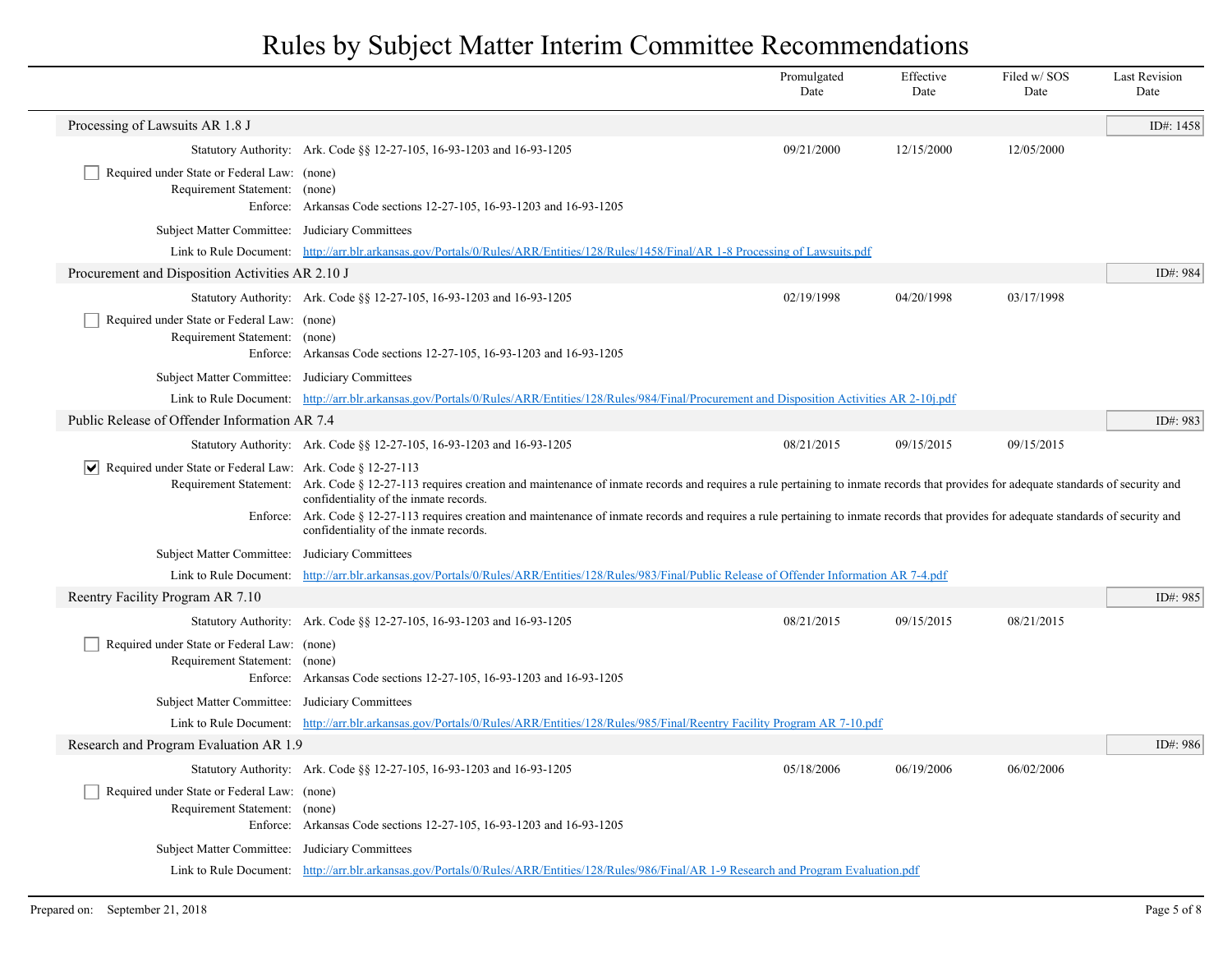|                                                                              |                                                                                                                                                                       | Promulgated<br>Date | Effective<br>Date | Filed w/SOS<br>Date | <b>Last Revision</b><br>Date |
|------------------------------------------------------------------------------|-----------------------------------------------------------------------------------------------------------------------------------------------------------------------|---------------------|-------------------|---------------------|------------------------------|
| Resident Correspondence AR 7.22                                              |                                                                                                                                                                       |                     |                   |                     | ID#: 1448                    |
|                                                                              | Statutory Authority: Ark. Code §§ 12-27-105, 16-93-1203 and 16-93-1205                                                                                                | 05/30/2002          | 09/15/2002        | 09/04/2002          |                              |
| Required under State or Federal Law: (none)<br>Requirement Statement: (none) |                                                                                                                                                                       |                     |                   |                     |                              |
|                                                                              | Enforce: Arkansas Code sections 12-27-105, 16-93-1203 and 16-93-1205                                                                                                  |                     |                   |                     |                              |
| Subject Matter Committee: Judiciary Committees                               |                                                                                                                                                                       |                     |                   |                     |                              |
|                                                                              | Link to Rule Document: http://arr.blr.arkansas.gov/Portals/0/Rules/ARR/Entities/128/Rules/1448/Final/AR 7-22 Resident Correspondence 9-15-02.pdf                      |                     |                   |                     |                              |
| <b>Resident Publications AR 7.23</b>                                         |                                                                                                                                                                       |                     |                   |                     | ID#: 1449                    |
|                                                                              | Statutory Authority: Ark. Code §§ 12-27-105, 16-93-1203 and 16-93-1205                                                                                                | 05/30/2002          | 09/15/2002        | 09/02/2002          |                              |
| Required under State or Federal Law: (none)                                  |                                                                                                                                                                       |                     |                   |                     |                              |
| Requirement Statement: (none)                                                | Enforce: Arkansas Code sections 12-27-105, 16-93-1203 and 16-93-1205                                                                                                  |                     |                   |                     |                              |
| Subject Matter Committee: Judiciary Committees                               |                                                                                                                                                                       |                     |                   |                     |                              |
|                                                                              | Link to Rule Document: http://arr.blr.arkansas.gov/Portals/0/Rules/ARR/Entities/128/Rules/1449/Final/AR 7-23 Resident Publications 9-15-02.pdf                        |                     |                   |                     |                              |
| <b>Resident Visitation AR 7.24</b>                                           |                                                                                                                                                                       |                     |                   |                     | ID#: 988                     |
|                                                                              | Statutory Authority: Ark. Code §§ 12-27-105, 16-93-1203 and 16-93-1205                                                                                                | 08/26/2005          | 10/24/2005        | 10/17/2005          |                              |
| Required under State or Federal Law: (none)                                  |                                                                                                                                                                       |                     |                   |                     |                              |
| Requirement Statement: (none)                                                |                                                                                                                                                                       |                     |                   |                     |                              |
|                                                                              | Enforce: Ark. Code §§ 12-27-105, 16-93-1203 and 16-93-1205                                                                                                            |                     |                   |                     |                              |
| Subject Matter Committee: Judiciary Committees                               |                                                                                                                                                                       |                     |                   |                     |                              |
|                                                                              | Link to Rule Document: http://arr.blr.arkansas.gov/Portals/0/Rules/ARR/Entities/128/Rules/988/Final/AR 7-24 Resident Visitation.pdf                                   |                     |                   |                     |                              |
| Safety, Security and Sanitation at Residential Centers AR 4.1                |                                                                                                                                                                       |                     |                   |                     | ID#: $1450$                  |
|                                                                              | Statutory Authority: Ark. Code §§ 12-27-105, 16-93-1203 and 16-93-1205                                                                                                | 09/22/2017          | 12/15/2017        | 11/15/2017          |                              |
| Required under State or Federal Law: (none)                                  |                                                                                                                                                                       |                     |                   |                     |                              |
| Requirement Statement: (none)                                                | Enforce: Arkansas Code sections 12-27-105, 16-93-1203 and 16-93-1205                                                                                                  |                     |                   |                     |                              |
| Subject Matter Committee: Judiciary Committees                               |                                                                                                                                                                       |                     |                   |                     |                              |
|                                                                              | Link to Rule Document: http://arr.blr.arkansas.gov/Portals/0/Rules/ARR/Entities/128/Rules/1450/Final/Safety Security and Sanitation at Residential Centers AR 4-1.pdf |                     |                   |                     |                              |
| Sentence Computation and Tracking AR 7.3 J                                   |                                                                                                                                                                       |                     |                   |                     | ID#: 990                     |
|                                                                              | Statutory Authority: Ark. Code §§ 12-27-105, 16-93-1203 and 16-93-1205                                                                                                | 12/30/1993          | 01/01/1994        | 03/23/1994          |                              |
| Required under State or Federal Law: (none)                                  |                                                                                                                                                                       |                     |                   |                     |                              |
| Requirement Statement: (none)                                                |                                                                                                                                                                       |                     |                   |                     |                              |
|                                                                              | Enforce: Arkansas Code sections 12-27-105, 16-93-1203 and 16-93-1205                                                                                                  |                     |                   |                     |                              |
| Subject Matter Committee: Judiciary Committees                               |                                                                                                                                                                       |                     |                   |                     |                              |
|                                                                              | Link to Rule Document: http://arr.blr.arkansas.gov/Portals/0/Rules/ARR/Entities/128/Rules/990/Final/Sentence Computation and Tracking AR.pdf                          |                     |                   |                     |                              |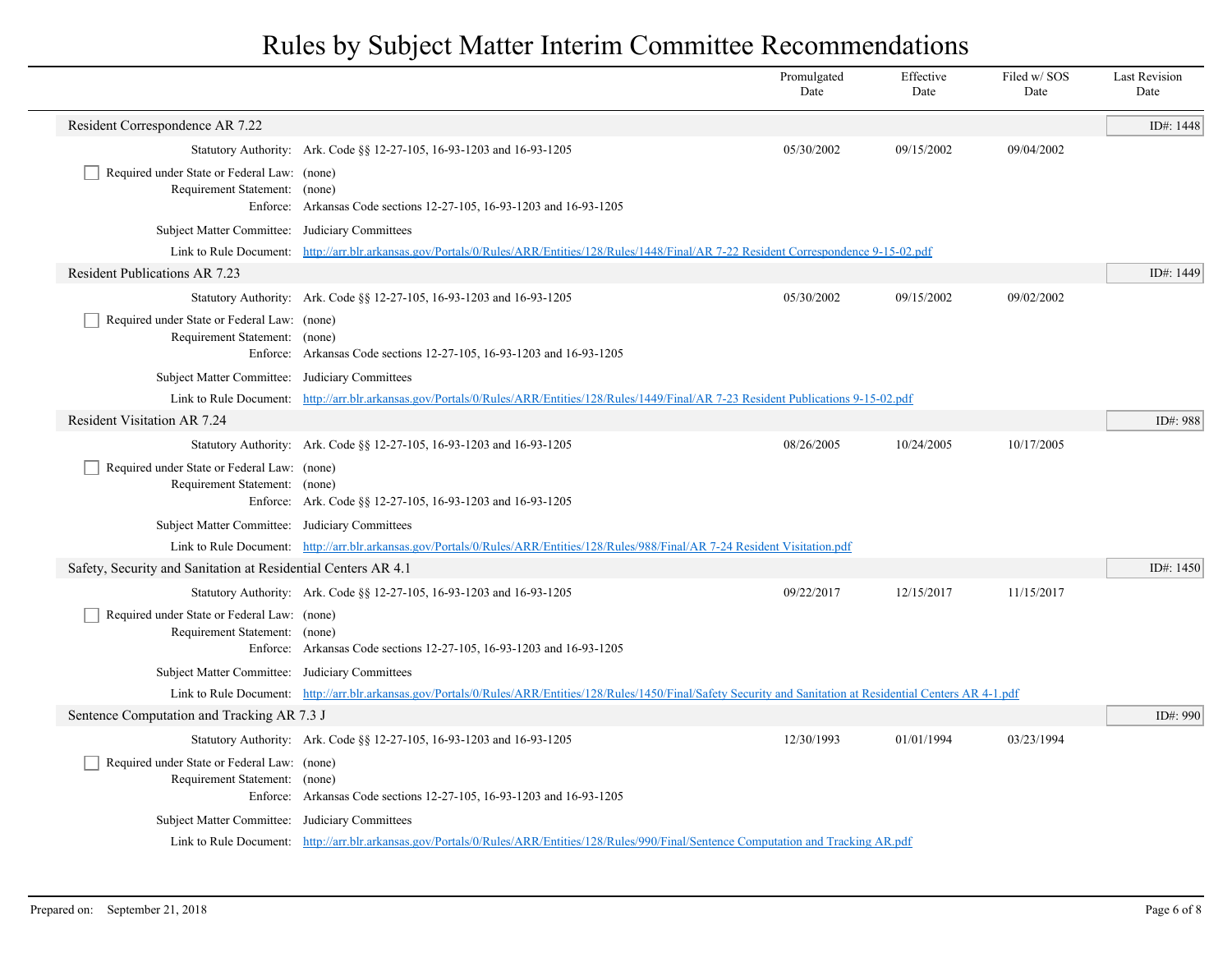|                                                                                          |                                                                                                                                                                                                                                                                                                                                                                                                                                                                                                                                                                                                                                                                                                                                          | Promulgated<br>Date | Effective<br>Date | Filed w/SOS<br>Date | <b>Last Revision</b><br>Date |
|------------------------------------------------------------------------------------------|------------------------------------------------------------------------------------------------------------------------------------------------------------------------------------------------------------------------------------------------------------------------------------------------------------------------------------------------------------------------------------------------------------------------------------------------------------------------------------------------------------------------------------------------------------------------------------------------------------------------------------------------------------------------------------------------------------------------------------------|---------------------|-------------------|---------------------|------------------------------|
| Terminal Illness or Permanently Incapacitated AR 7.19 J                                  |                                                                                                                                                                                                                                                                                                                                                                                                                                                                                                                                                                                                                                                                                                                                          |                     |                   |                     | ID#: 1819                    |
|                                                                                          | Statutory Authority: Ark. Code §§ 12-27-105, 16-93-1203 and 16-93-1205                                                                                                                                                                                                                                                                                                                                                                                                                                                                                                                                                                                                                                                                   | 08/02/2013          | 09/13/2013        | 10/12/1995          |                              |
| Required under State or Federal Law: (none)<br>Requirement Statement: (none)             | Enforce: Arkansas Code sections 12-27-105, 16-93-1203 and 16-93-1205                                                                                                                                                                                                                                                                                                                                                                                                                                                                                                                                                                                                                                                                     |                     |                   |                     |                              |
| Subject Matter Committee: Judiciary Committees                                           |                                                                                                                                                                                                                                                                                                                                                                                                                                                                                                                                                                                                                                                                                                                                          |                     |                   |                     |                              |
|                                                                                          | Link to Rule Document: http://arr.blr.arkansas.gov/Portals/0/Rules/ARR/Entities/128/Rules/1819/Final/Terminal Illness or Permanenty Incapacitated AR.pdf                                                                                                                                                                                                                                                                                                                                                                                                                                                                                                                                                                                 |                     |                   |                     |                              |
| Transfer Eligibility to Community Correction AR 8.1 J                                    |                                                                                                                                                                                                                                                                                                                                                                                                                                                                                                                                                                                                                                                                                                                                          |                     |                   |                     | ID#: 993                     |
|                                                                                          | Statutory Authority: Ark. Code §§ 12-27-105, 16-93-1203 and 16-93-1205                                                                                                                                                                                                                                                                                                                                                                                                                                                                                                                                                                                                                                                                   | 10/18/2002          | 12/01/2002        | 03/23/1994          |                              |
| $ \mathbf{v} $ Required under State or Federal Law: Ark. Code § 12-27-113                | Requirement Statement: Ark. Code § 12-27-113 requires creation and maintenance of inmate records and requires a rule pertaining to inmate records that provides for adequate standards of security and<br>confidentiality of the inmate records. This law also addresses inmates transferred from the Department of Correction to the Department of Community Correction.<br>Enforce: Ark. Code § 12-27-113 requires creation and maintenance of inmate records and requires a rule pertaining to inmate records that provides for adequate standards of security and<br>confidentiality of the inmate records. This law also addresses inmates transferred from the Department of Correction to the Department of Community Correction. |                     |                   |                     |                              |
| Subject Matter Committee: Judiciary Committees                                           |                                                                                                                                                                                                                                                                                                                                                                                                                                                                                                                                                                                                                                                                                                                                          |                     |                   |                     |                              |
| Link to Rule Document:                                                                   | http://arr.blr.arkansas.gov/Portals/0/Rules/ARR/Entities/128/Rules/993/Final/Transfer Eligibility to Community Correction AR 8-1.pdf                                                                                                                                                                                                                                                                                                                                                                                                                                                                                                                                                                                                     |                     |                   |                     |                              |
| Transitional Housing Program AR 7.8                                                      |                                                                                                                                                                                                                                                                                                                                                                                                                                                                                                                                                                                                                                                                                                                                          |                     |                   |                     | ID#: 193                     |
| <b>Statutory Authority:</b>                                                              | Arkansas law sections 12-27-105, 16-93-1203, 16-93-1205 and Acts 678 and 679 of<br>2005                                                                                                                                                                                                                                                                                                                                                                                                                                                                                                                                                                                                                                                  | 10/04/2006          | 12/12/2006        | 12/15/2006          |                              |
| $ \bm{\mathsf{v}} $<br>Required under State or Federal Law: Ark. Code section 16-93-1602 | Requirement Statement: Ark. Code section 16-93-1602 includes this requirement: "Board of Corrections shall promulgate rules that will set minimum standards for all transitional housing facilities in the<br>State of Arkansas"<br>Enforce: Arkansas Code sections 12-27-105, 16-93-1203 and 16-93-1205                                                                                                                                                                                                                                                                                                                                                                                                                                 |                     |                   |                     |                              |
| Subject Matter Committee: Judiciary Committees                                           |                                                                                                                                                                                                                                                                                                                                                                                                                                                                                                                                                                                                                                                                                                                                          |                     |                   |                     |                              |
|                                                                                          | Link to Rule Document: http://arr.blr.arkansas.gov/Portals/0/Rules/ARR/Entities/128/Rules/193/Final/Transitional Housing Program AR.pdf                                                                                                                                                                                                                                                                                                                                                                                                                                                                                                                                                                                                  |                     |                   |                     |                              |
| Use of Force AR 4.9                                                                      |                                                                                                                                                                                                                                                                                                                                                                                                                                                                                                                                                                                                                                                                                                                                          |                     |                   |                     | ID#: 1444                    |
|                                                                                          | Statutory Authority: Ark. Code §§ 12-27-105, 16-93-1203 and 16-93-1205                                                                                                                                                                                                                                                                                                                                                                                                                                                                                                                                                                                                                                                                   | 09/22/2017          | 12/15/2017        | 11/15/2017          |                              |
| Required under State or Federal Law: (none)<br>Requirement Statement: (none)             | Enforce: Arkansas Code sections 12-27-105, 16-93-1203 and 16-93-1205                                                                                                                                                                                                                                                                                                                                                                                                                                                                                                                                                                                                                                                                     |                     |                   |                     |                              |
| Subject Matter Committee: Judiciary Committees                                           |                                                                                                                                                                                                                                                                                                                                                                                                                                                                                                                                                                                                                                                                                                                                          |                     |                   |                     |                              |
|                                                                                          | Link to Rule Document: http://arr.blr.arkansas.gov/Portals/0/Rules/ARR/Entities/128/Rules/1444/Final/Use of Force AR.pdf                                                                                                                                                                                                                                                                                                                                                                                                                                                                                                                                                                                                                 |                     |                   |                     |                              |